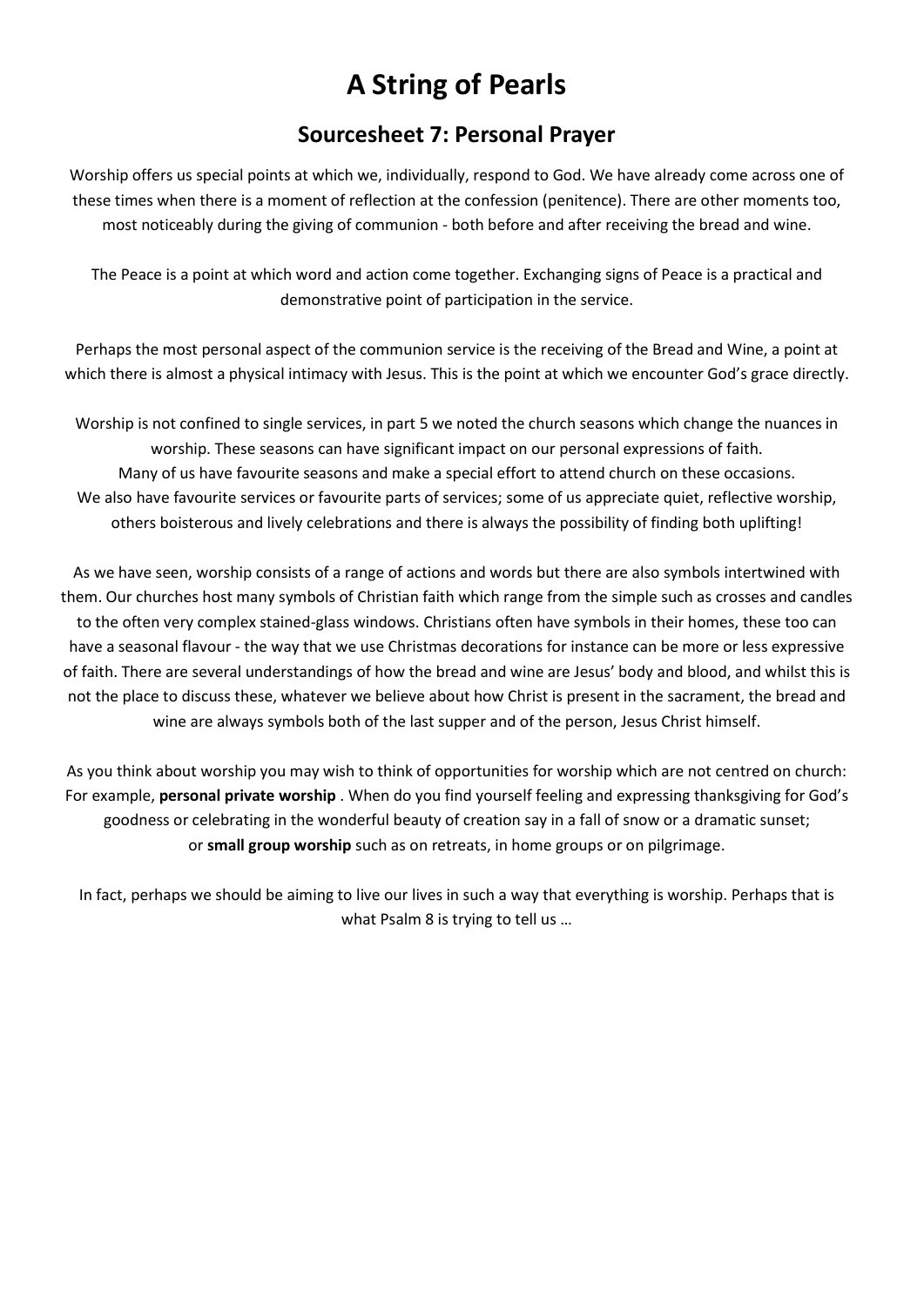O Lord, our Sovereign, how majestic is your name in all the earth! You have set your glory above the heavens. Out of the mouths of babes and infants you have founded a bulwark because of your foes, to silence the enemy and the avenger. When I look at your heavens, the work of your fingers, the moon and the stars that you have established; what are human beings that you are mindful of them, mortals that you care for them? Yet you have made them a little lower than God, and crowned them with glory and honour. You have given them dominion over the works of your hands; you have put all things under their feet, all sheep and oxen, and also the beasts of the field, the birds of the air, and the fish of the sea, whatever passes along the paths of the seas. O Lord, our Sovereign, how majestic is your name in all the earth! (Psalm 8)

The Covid crisis has altered the way in which many people participate in worship. There are several ways in which people have been accessing worship. This has made the performance of worship widely accessible. What has been harder to facilitate is the opportunity to *participate* in worship. YouTube allows for limited written comments, Zoom will permit spoken comment but attempts at shared responses or prayers do not meet with great success.

\_\_\_\_\_\_\_\_\_\_\_\_\_\_\_\_\_\_\_\_\_\_\_\_\_\_\_\_\_\_\_\_\_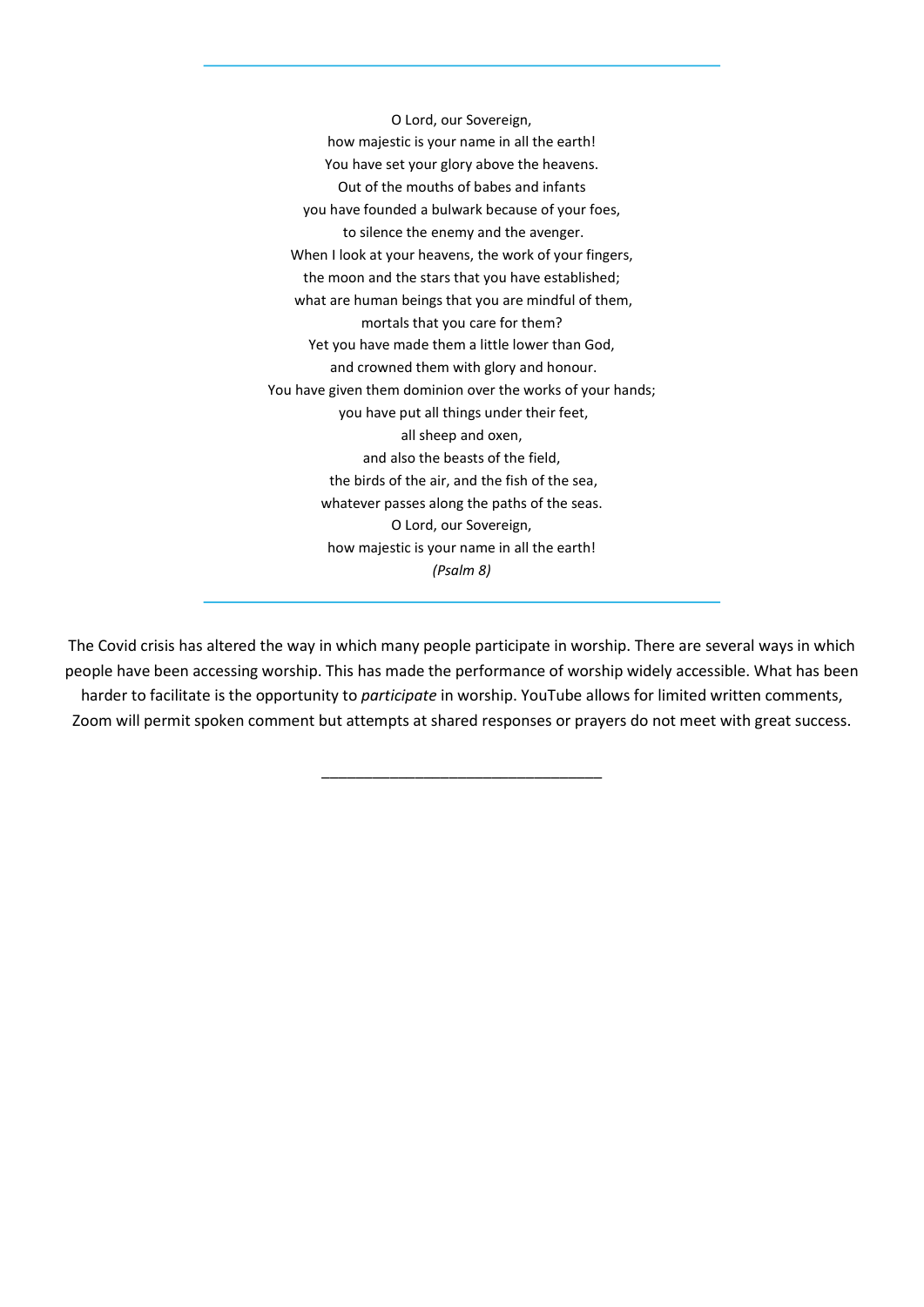## String of Pearls

Talksheet 7 —Personal Prayer

Exodus 33 and 34

### WELCOME – Breaking the ice (Aim for 10 mins)

### Psalm 100

Make a joyful noise to the Lord, all the earth. Worship the Lord with gladness; come into his presence with singing.

Know that the Lord is God. It is he that made us, and we are his; we are his people, and the sheep of his pasture.

> Enter his gates with thanksgiving, and his courts with praise. Give thanks to him, bless his name.

For the Lord is good; his steadfast love endures forever, To start the session read Psalm 100 together. After a moments' stillness read it again and think especially of the line—

Worship the Lord with gladness;

Each time we worship we respond to the word and presence of God.

> Does worship fill us with gladness? What else does it fill us with?

## WORD – Applying the truth (Aim for 45 mins)

 When we really want to get to know someone, there is no substitute for spending time together. The same is true for our relationship with God. Throughout the Gospels we see that Jesus placed a high priority on being alone with his Father. Despite the overwhelming demands on his time, "Jesus often withdrew to lonely places and prayed" (Luke 5.16). This discipline can be seen in the lives of the great men and women of the Old Testament as well. Moses was one such person.

 Returning from Mount Sinai, Moses finds the people of Israel worshipping a golden calf. He is infuriated, yet he intercedes before the Lord for his people. While we will probably never spend forty days and nights alone with God. Moses' heart for God and time in his presence is a good example of what a quiet time is all about.

- 1. Spending time regularly with God is difficult for many people. What are some of the reasons for this?
- 2. Read Exodus 33.7-23. What do we learn about the purpose of the "tent of meeting" in verses 7-11?

3. Describe Moses' relationship with God as depicted in these verses?